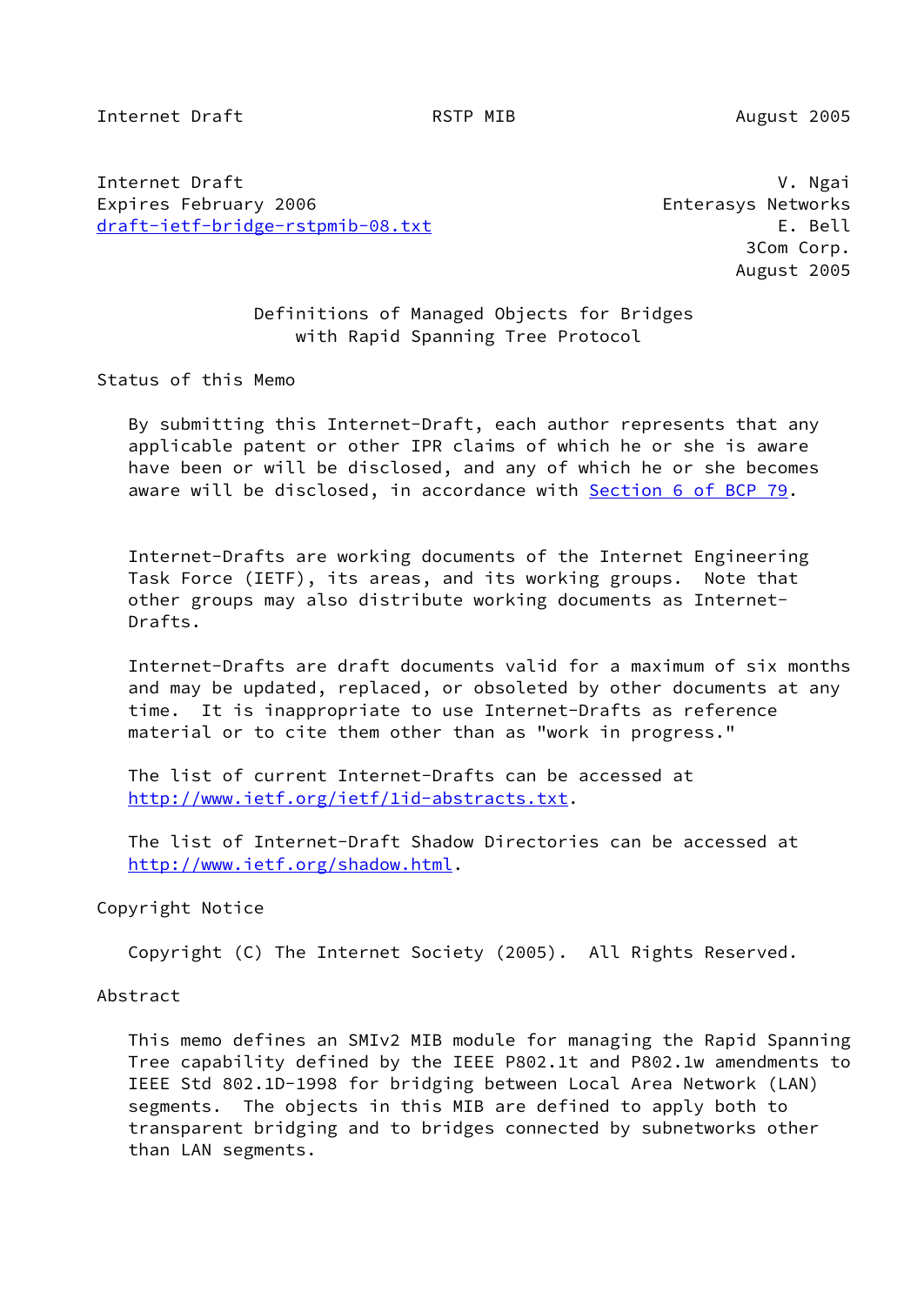Internet Draft **August 2005** RSTP MIB August 2005

Table of Contents

| 1 The Internet-Standard Management Framework        | $\overline{3}$ |
|-----------------------------------------------------|----------------|
|                                                     | $\overline{3}$ |
| 3 Relationship to IEEE 802.1t and 802.1w amendments | $\overline{3}$ |
|                                                     | $\overline{4}$ |
|                                                     | $\overline{5}$ |
|                                                     | 12             |
|                                                     | 12             |
|                                                     | 12             |
|                                                     | 14             |
|                                                     | 15             |
|                                                     | <b>16</b>      |
| Intellectual Property Statement                     | 17             |
|                                                     | 17             |
|                                                     | 17             |

| Ngai et. al<br>Expires February 2006 | [Page 2] |
|--------------------------------------|----------|
|--------------------------------------|----------|

<span id="page-1-1"></span>Internet Draft **RSTP MIB** August 2005

<span id="page-1-0"></span>[1](#page-1-0). The Internet-Standard Management Framework

 For a detailed overview of the documents that describe the current Internet-Standard Management Framework, please refer to [section](https://datatracker.ietf.org/doc/pdf/rfc3410#section-7) 7 of RFC 3410 [\[RFC3410](https://datatracker.ietf.org/doc/pdf/rfc3410)].

 Managed objects are accessed via a virtual information store, termed the Management Information Base or MIB. MIB objects are generally accessed through the Simple Network Management Protocol (SNMP). Objects in the MIB are defined using the mechanisms defined in the Structure of Management Information (SMI). This memo specifies a MIB module that is compliant to the SMIv2, which is described in STD 58, [RFC 2578](https://datatracker.ietf.org/doc/pdf/rfc2578) [\[RFC2578](https://datatracker.ietf.org/doc/pdf/rfc2578)], STD 58, [RFC 2579 \[RFC2579](https://datatracker.ietf.org/doc/pdf/rfc2579)] and STD 58, [RFC 2580](https://datatracker.ietf.org/doc/pdf/rfc2580)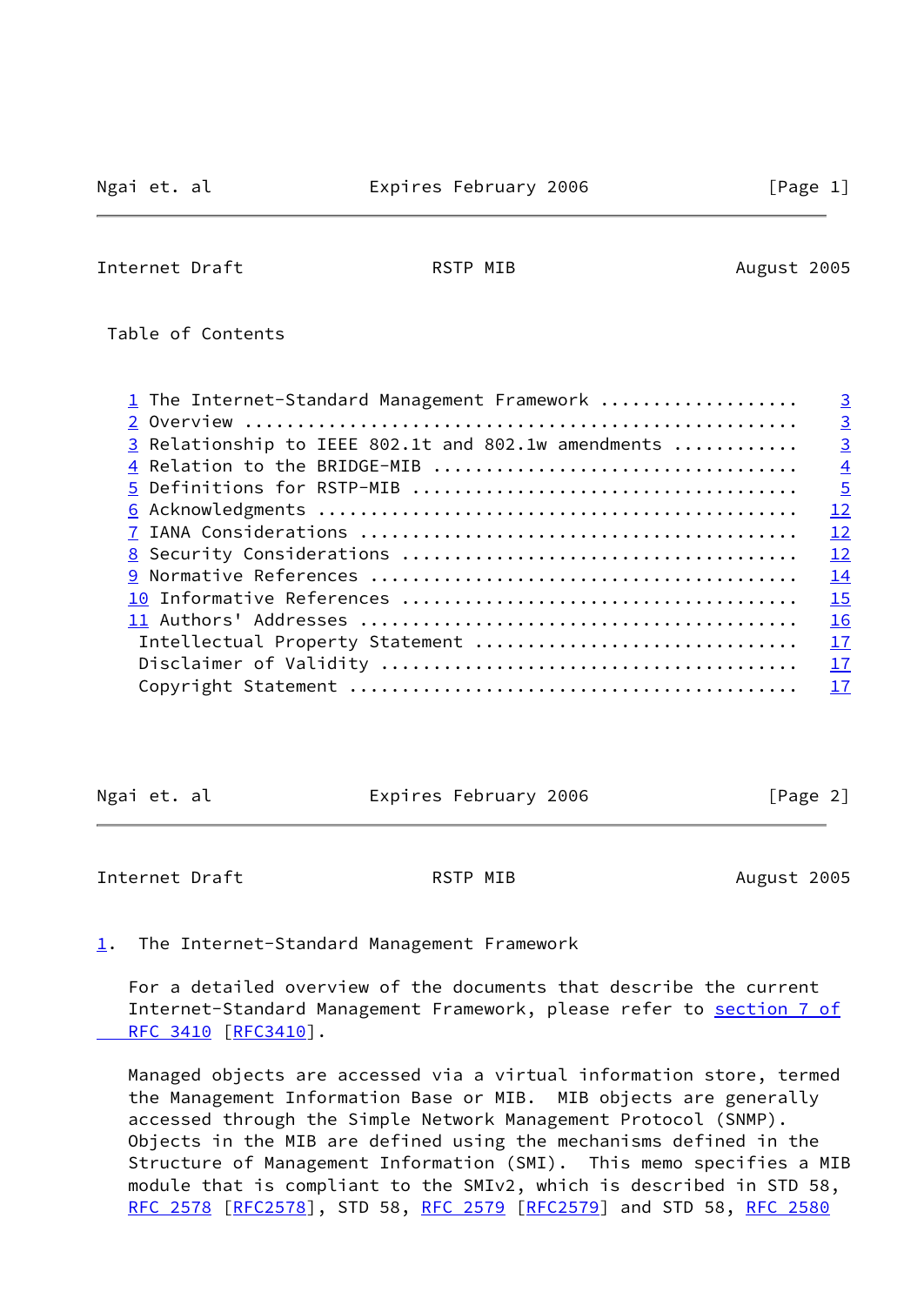[\[RFC2580](https://datatracker.ietf.org/doc/pdf/rfc2580)].

<span id="page-2-0"></span>[2](#page-2-0). Overview

 This memo defines an SMIv2 MIB module for managing the Rapid Spanning Tree (RSTP) capability defined by the IEEE P[802.1t](#page-14-2) [802.1t] and P802.1w  $[802.1w]$  $[802.1w]$  amendments to IEEE Std 802.1D-1998  $[802.1D-1998]$  $[802.1D-1998]$  for bridging between Local Area Network (LAN) segments. The objects in this MIB are defined to apply both to transparent bridging and to bridges connected by subnetworks other than LAN segments.

<span id="page-2-1"></span>[3](#page-2-1). Relationship to IEEE 802.1t and 802.1w amendments

 This document defines managed object for the Rapid Spanning Tree Protocol defined by the IEEE P802.1t and IEEE P802.1w amendments to 802.1d-1998.

| RSTP-MIB Name                 | IEEE 802.1 Reference |                          |
|-------------------------------|----------------------|--------------------------|
| dot1dStp                      |                      |                          |
| dot1dStpVersion               |                      | (w) 17.16.1 ForceVersion |
| dot1dStpTxHoldCount           |                      | (w) 17.16.6 TxHoldCount  |
| dot1dStpExtPortTable          |                      |                          |
| dot1dStpPortProtocolMigration | $(w)$ 17.18.10       | mcheck                   |
| dot1dStpPortAdminEdgePort     | $(t)$ 18.3.3         | adminEdgePort            |
| dot1dStpPortOperEdgePort      | $(t)$ 18.3.4         | operEdgePort             |
| dot1dStpPortAdminPointToPoint | $(w)$ 6.4.3          | adminPointToPointMAC     |
| dot1dStpPortOperPointToPoint  | $(w)$ 6.4.3          | operPointToPointMAC      |
| dot1dStpPortAdminPathCost     | (D) 8.5.5.3          | Path Cost                |

Following are the references for the above objects in 802.1D-2004

<span id="page-2-2"></span>

| Ngai et. al                 | Expires February 2006      | [Page 3]    |
|-----------------------------|----------------------------|-------------|
| Internet Draft              | RSTP MIB                   | August 2005 |
| $[802.1D-2004]$ .           |                            |             |
| RSTP-MIB Name               | IEEE 802.1D-2004 Reference |             |
| dot1dStp<br>dot1dStpVersion | 17.13.4 ForceVersion       |             |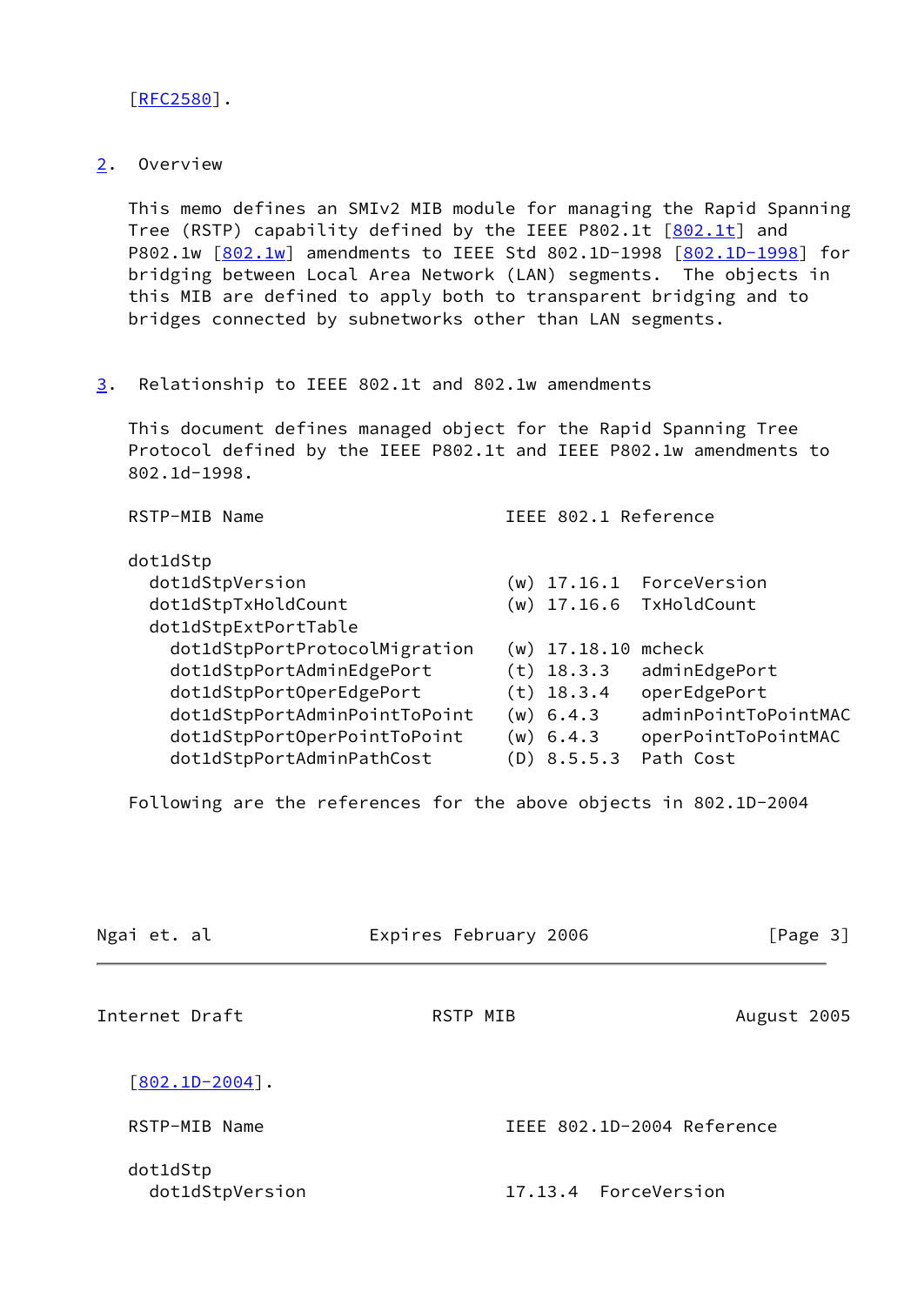dot1dStpTxHoldCount 17.13.12 TxHoldCount dot1dStpExtPortTable dot1dStpPortProtocolMigration 17.19.13 mcheck dot1dStpPortAdminEdgePort 17.13.1 adminEdgePort dot1dStpPortOperEdgePort 17.19.17 operEdgePort dot1dStpPortAdminPointToPoint 6.4.3 adminPointToPointMAC dot1dStpPortOperPointToPoint 6.4.3 operPointToPointMAC dot1dStpPortAdminPathCost 17.13.11 Path Cost

## <span id="page-3-0"></span>[4](#page-3-0). Relation to the BRIDGE-MIB

The Original BRIDGE-MIB [\[RFC1493](https://datatracker.ietf.org/doc/pdf/rfc1493)] has been updated in an SMIv2-compliant version [\[RFC1493bis\]](#page-14-5). Conformance statements have been added and some description and reference clauses have been updated. The interpretations of some objects were changed to accommodate IEEE 802.1t and 802.1w amendments.

 The object dot1dStpPortPathCost32 was added to support IEEE 802.1t, and the permissible values of dot1dStpPriority and dot1dStpPortPriority have been clarified for bridges supporting IEEE 802.1t or IEEE 802.1w. The interpretation of dot1dStpTimeSinceTopologyChange has been clarified for bridges supporting the RSTP.

See the updated BRIDGE-MIB [[RFC1493bis\]](#page-14-5) for details.

 The objects in the RSTP-MIB supplement those defined in the Bridge MIB [\[RFC1493bis\]](#page-14-5).

<span id="page-3-1"></span>

Ngai et. al **Expires February 2006** [Page 4]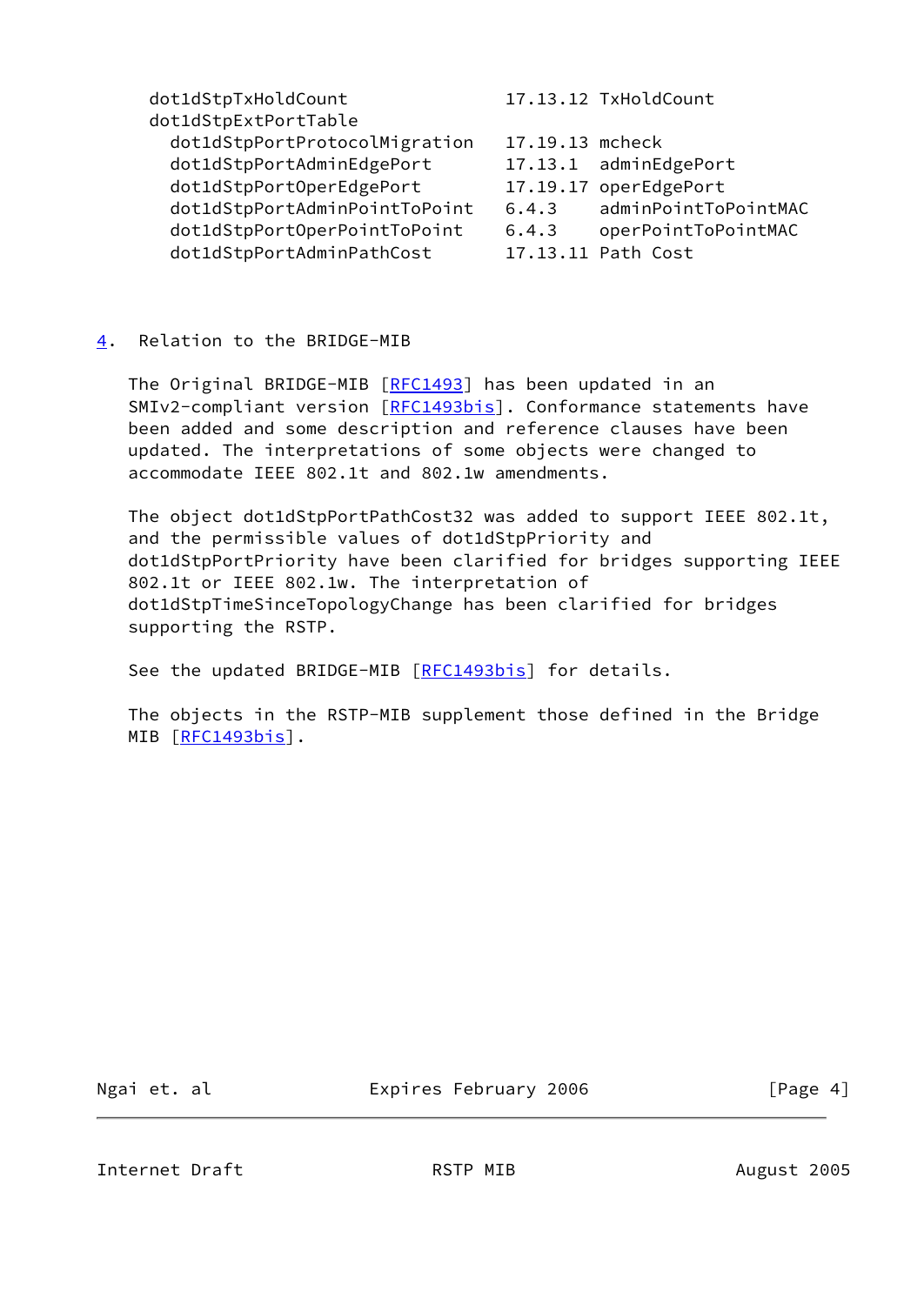### <span id="page-4-0"></span>[5](#page-4-0). Definitions for RSTP-MIB

# RSTP-MIB DEFINITIONS ::= BEGIN -- ------------------------------------------------------------- -- MIB for IEEE 802.1w Rapid Spanning Tree Protocol -- ------------------------------------------------------------- **TMPORTS**  MODULE-IDENTITY, OBJECT-TYPE, Integer32, mib-2 FROM SNMPv2-SMI **TruthValue**  FROM SNMPv2-TC MODULE-COMPLIANCE, OBJECT-GROUP FROM SNMPv2-CONF dot1dStp, dot1dStpPortEntry FROM BRIDGE-MIB; rstpMIB MODULE-IDENTITY LAST-UPDATED "200507290000Z" ORGANIZATION "IETF Bridge MIB Working Group" CONTACT-INFO "Email: Bridge-mib@ietf.org" DESCRIPTION "The Bridge MIB Extension module for managing devices that support the Rapid Spanning Tree Protocol defined by IEEE 802.1w." REVISION "200507290000Z" -- RFC Ed.: replace XXXX with RFC number and remove this note DESCRIPTION "Copyright (C) The Internet Society (2005). The initial version of this MIB module was published in RFC XXXX; for full legal notices see the RFC itself. Supplementary information may be available at: <http://www.ietf.org/copyrights/ianamib.html>." -- RFC Ed.: replace xxxx with IANA-assigned number and -- remove this note ::= { mib-2 xxxx } -- ---------------------------------------------------------- -- -- subtrees in the RSTP-MIB -- ---------------------------------------------------------- - rstpNotifications OBJECT IDENTIFIER ::= { rstpMIB 0 } rstpObjects OBJECT IDENTIFIER ::= { rstpMIB 1 } rstpConformance OBJECT IDENTIFIER ::= { rstpMIB 2 }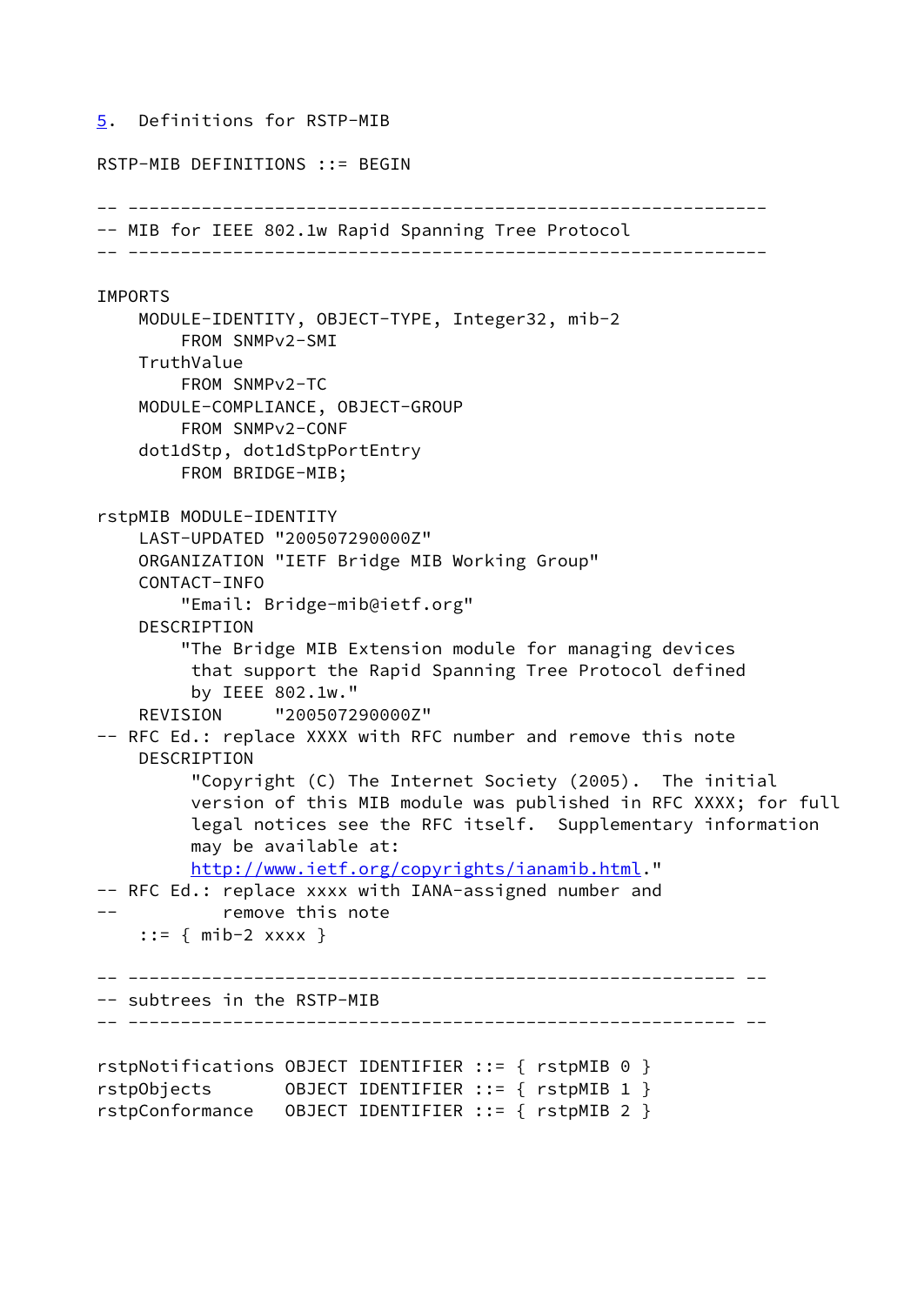Internet Draft **RSTP MIB** August 2005 -- ------------------------------------------------------------- -- Addition to the dot1dStp group -- ------------------------------------------------------------ dot1dStpVersion OBJECT-TYPE SYNTAX INTEGER { stpCompatible(0), rstp(2) } MAX-ACCESS read-write STATUS current DESCRIPTION "The version of Spanning Tree Protocol the bridge is currently running. The value 'stpCompatible(0)' indicates the Spanning Tree Protocol specified in IEEE 802.1D-1998 and 'rstp(2)' indicates the Rapid Spanning Tree Protocol specified in IEEE 802.1w and clause 17 of 802.1D-2004. The values are directly from the IEEE standard. New values may be defined as future versions of the protocol become available. The value of this object MUST be retained across reinitializations of the management system." REFERENCE "IEEE 802.1w clause 14.8.1, 17.12, 17.16.1" DEFVAL { rstp } ::= { dot1dStp 16 } dot1dStpTxHoldCount OBJECT-TYPE SYNTAX Integer32 (1..10) MAX-ACCESS read-write STATUS current DESCRIPTION "The value used by the Port Transmit state machine to limit the maximum transmission rate. The value of this object MUST be retained across reinitializations of the management system." REFERENCE "IEEE 802.1w clause 17.16.6" DEFVAL { 3 } ::= { dot1dStp 17 }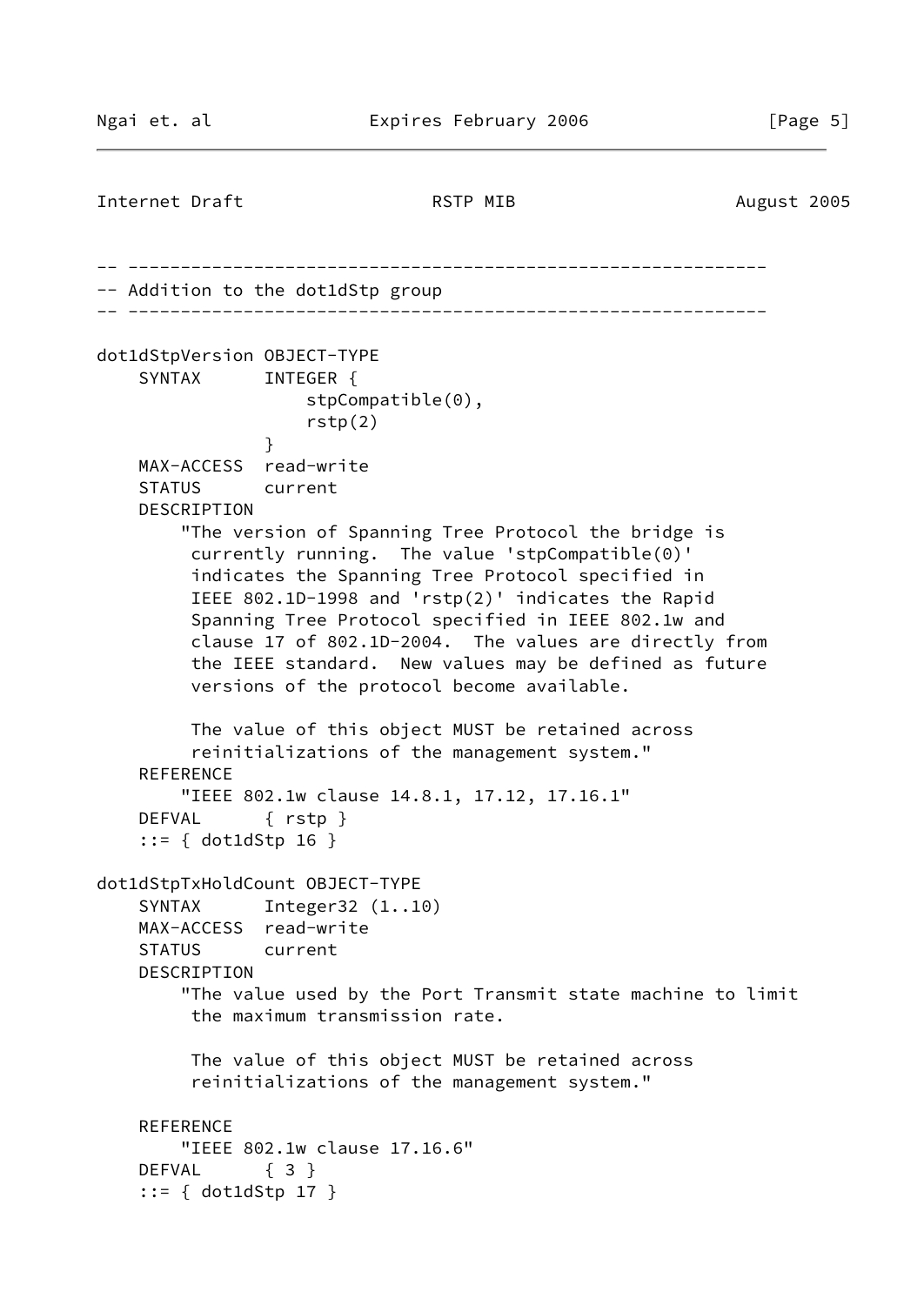-- { dot1dStp 18 } was used to represent dot1dStpPathCostDefault

```
Ngai et. al Expires February 2006 [Page 6]
Internet Draft RSTP MIB August 2005
-- in an internet-draft version of this MIB. It has since been
-- obsoleted, and should not be used.
- -dot1dStpExtPortTable OBJECT-TYPE
   SYNTAX SEQUENCE OF Dot1dStpExtPortEntry
    MAX-ACCESS not-accessible
    STATUS current
    DESCRIPTION
        "A table that contains port-specific Rapid Spanning Tree
         information."
     ::= { dot1dStp 19 }
dot1dStpExtPortEntry OBJECT-TYPE
    SYNTAX Dot1dStpExtPortEntry
    MAX-ACCESS not-accessible
    STATUS current
    DESCRIPTION
        "A list of Rapid Spanning Tree information maintained by
         each port."
    AUGMENTS { dot1dStpPortEntry }
     ::= { dot1dStpExtPortTable 1 }
Dot1dStpExtPortEntry ::=
    SEQUENCE {
        dot1dStpPortProtocolMigration
            TruthValue,
        dot1dStpPortAdminEdgePort
            TruthValue,
        dot1dStpPortOperEdgePort
            TruthValue,
        dot1dStpPortAdminPointToPoint
            INTEGER,
        dot1dStpPortOperPointToPoint
            TruthValue,
        dot1dStpPortAdminPathCost
```
 $-$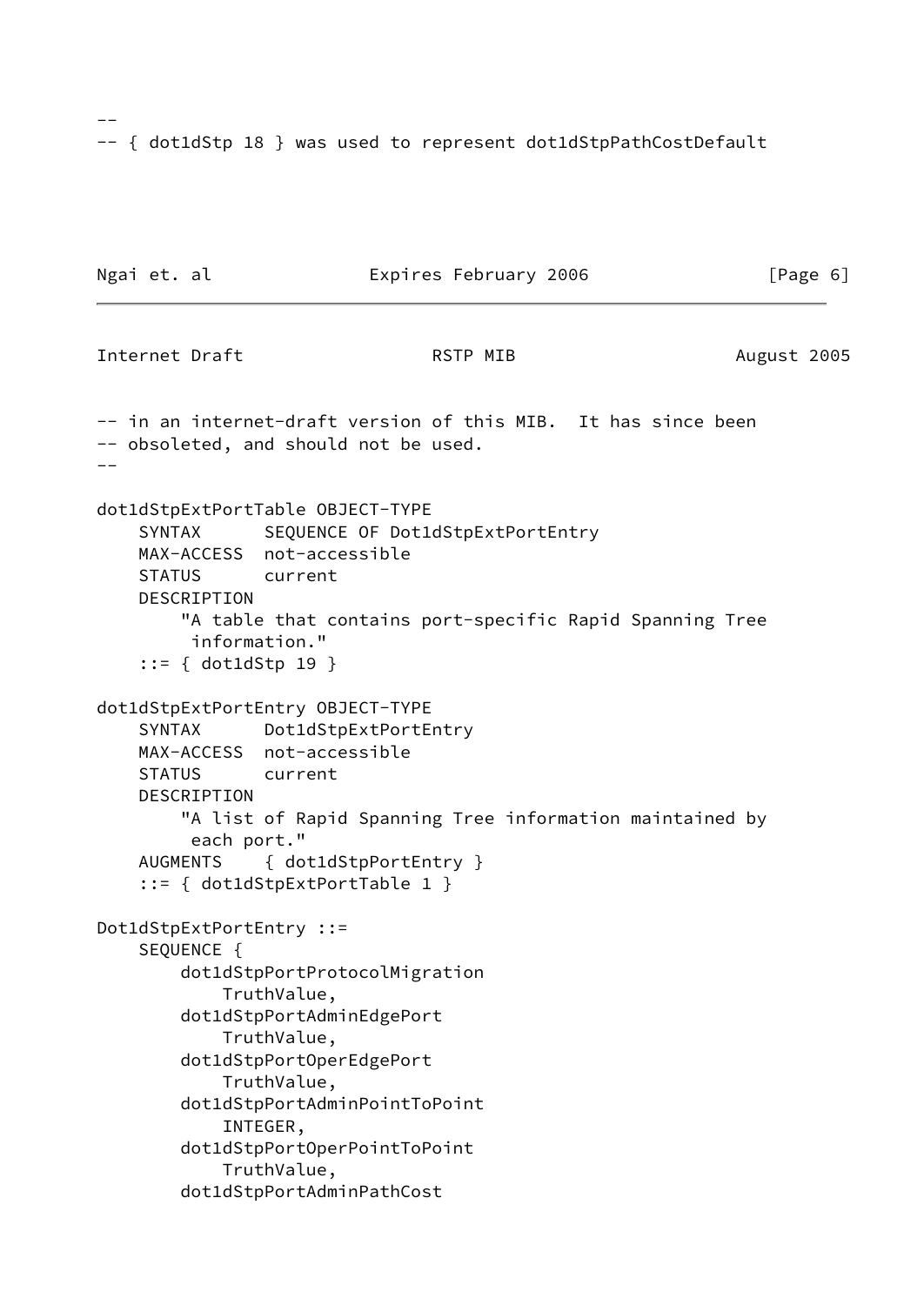dot1dStpPortProtocolMigration OBJECT-TYPE SYNTAX TruthValue MAX-ACCESS read-write STATUS current DESCRIPTION "When operating in RSTP (version 2) mode, writing true(1) to this object forces this port to transmit RSTP BPDUs.

Ngai et. al **Expires February 2006** [Page 7]

Internet Draft **RSTP MIB** August 2005

 Any other operation on this object has no effect and it always returns false(2) when read." **REFERENCE**  "IEEE 802.1w clause 14.8.2.4, 17.18.10, 17.26" ::= { dot1dStpExtPortEntry 1 }

dot1dStpPortAdminEdgePort OBJECT-TYPE

 SYNTAX TruthValue MAX-ACCESS read-write STATUS current

Integer32

DESCRIPTION

 "The administrative value of the Edge Port parameter. A value of true(1) indicates that this port should be assumed as an edge-port and a value of false(2) indicates that this port should be assumed as a non-edge-port. Setting this object will also cause the corresponding instance of dot1dStpPortOperEdgePort to change to the same value. Note that even when this object's value is true, the value of the corresponding instance of dot1dStpPortOperEdgePort can be false if a BPDU has been received.

 The value of this object MUST be retained across reinitializations of the management system."

### REFERENCE

```
 "IEEE 802.1t clause 14.8.2, 18.3.3"
 ::= { dot1dStpExtPortEntry 2 }
```
}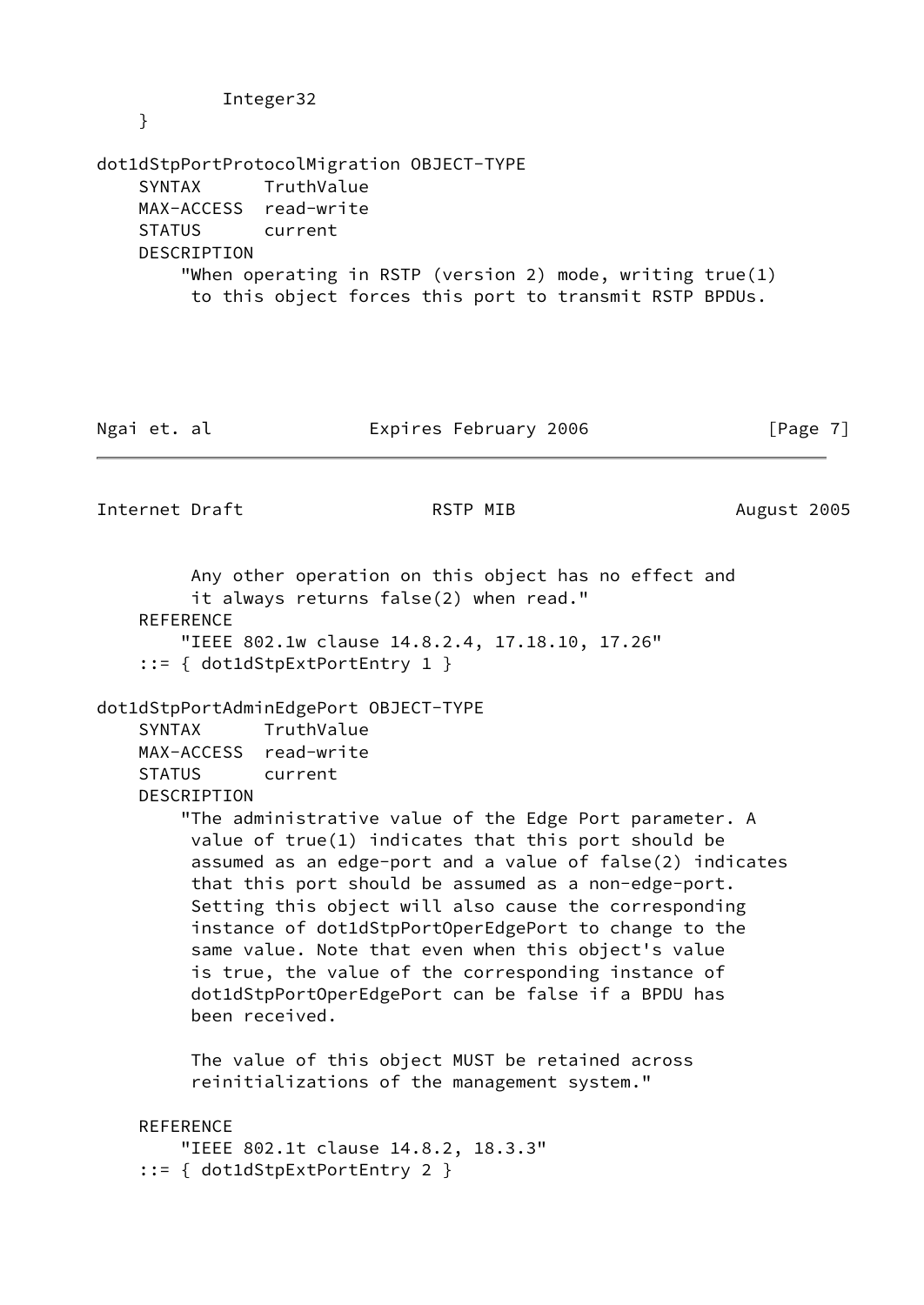dot1dStpPortOperEdgePort OBJECT-TYPE SYNTAX TruthValue MAX-ACCESS read-only STATUS current DESCRIPTION "The operational value of the Edge Port parameter. The object is initialized to the value of the corresponding instance of dot1dStpPortAdminEdgePort. When the corresponding instance of dot1dStpPortAdminEdgePort is set, this object will be changed as well. This object will also be changed to false on reception of a BPDU." REFERENCE "IEEE 802.1t clause 14.8.2, 18.3.4" ::= { dot1dStpExtPortEntry 3 } dot1dStpPortAdminPointToPoint OBJECT-TYPE

SYNTAX INTEGER {

Ngai et. al Expires February 2006 [Page 8]

Internet Draft **RSTP MIB** August 2005

 forceTrue(0), forceFalse(1), auto(2) MAX-ACCESS read-write

 STATUS current DESCRIPTION

}

 "The administrative point-to-point status of the LAN segment attached to this port, using the enumeration values of the IEEE 802.1w clause. A value of forceTrue(0) indicates that this port should always be treated as if it is connected to a point-to-point link. A value of forceFalse(1) indicates that this port should be treated as having a shared media connection. A value of auto(2) indicates that this port is considered to have a point-to-point link if it is an Aggregator and all of its members are aggregatable, or if the MAC entity is configured for full duplex operation, either through auto-negotiation or by management means. Manipulating this object changes the underlying adminPortToPortMAC.

 The value of this object MUST be retained across reinitializations of the management system."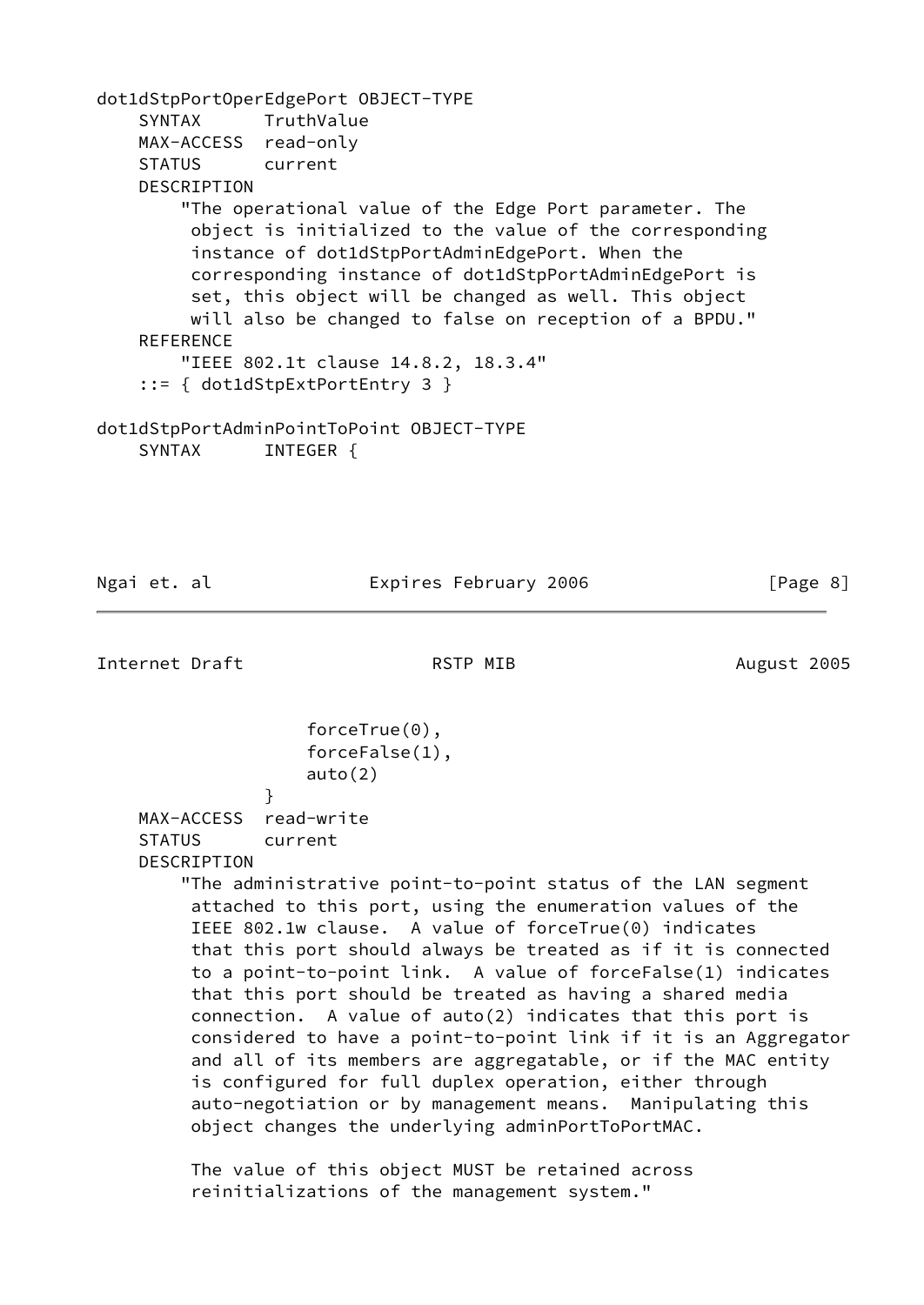```
 REFERENCE
        "IEEE 802.1w clause 6.4.3, 6.5, 14.8.2"
    ::= { dot1dStpExtPortEntry 4 }
dot1dStpPortOperPointToPoint OBJECT-TYPE
     SYNTAX TruthValue
    MAX-ACCESS read-only
    STATUS current
    DESCRIPTION
         "The operational point-to-point status of the LAN segment
          attached to this port. It indicates whether a port is
          considered to have a point-to-point connection or not.
          If adminPointToPointMAC is set to auto(2), then the value
          of operPointToPointMAC is determined in accordance with the
          specific procedures defined for the MAC entity concerned,
          as defined in IEEE 802.1w clause 6.5. The value is
          determined dynamically; i.e., it is re-evaluated whenever
          the value of adminPointToPointMAC changes, and whenever
          the specific procedures defined for the MAC entity evaluate
          a change in its point-to-point status."
     REFERENCE
         "IEEE 802.1w clause 6.4.3, 6.5, 14.8.2"
     ::= { dot1dStpExtPortEntry 5 }
```
Ngai et. al **Expires February 2006** [Page 9]

Internet Draft **RSTP MIB** August 2005

dot1dStpPortAdminPathCost OBJECT-TYPE

 SYNTAX Integer32 (0..200000000) MAX-ACCESS read-write STATUS current DESCRIPTION

 "The administratively assigned value for the contribution of this port to the path cost of paths towards the spanning tree root.

 Writing a value of '0' assigns the automatically calculated default Path Cost value to the port. If the default Path Cost is being used, this object returns '0' when read.

 This complements the object dot1dStpPortPathCost or dot1dStpPortPathCost32, which returns the operational value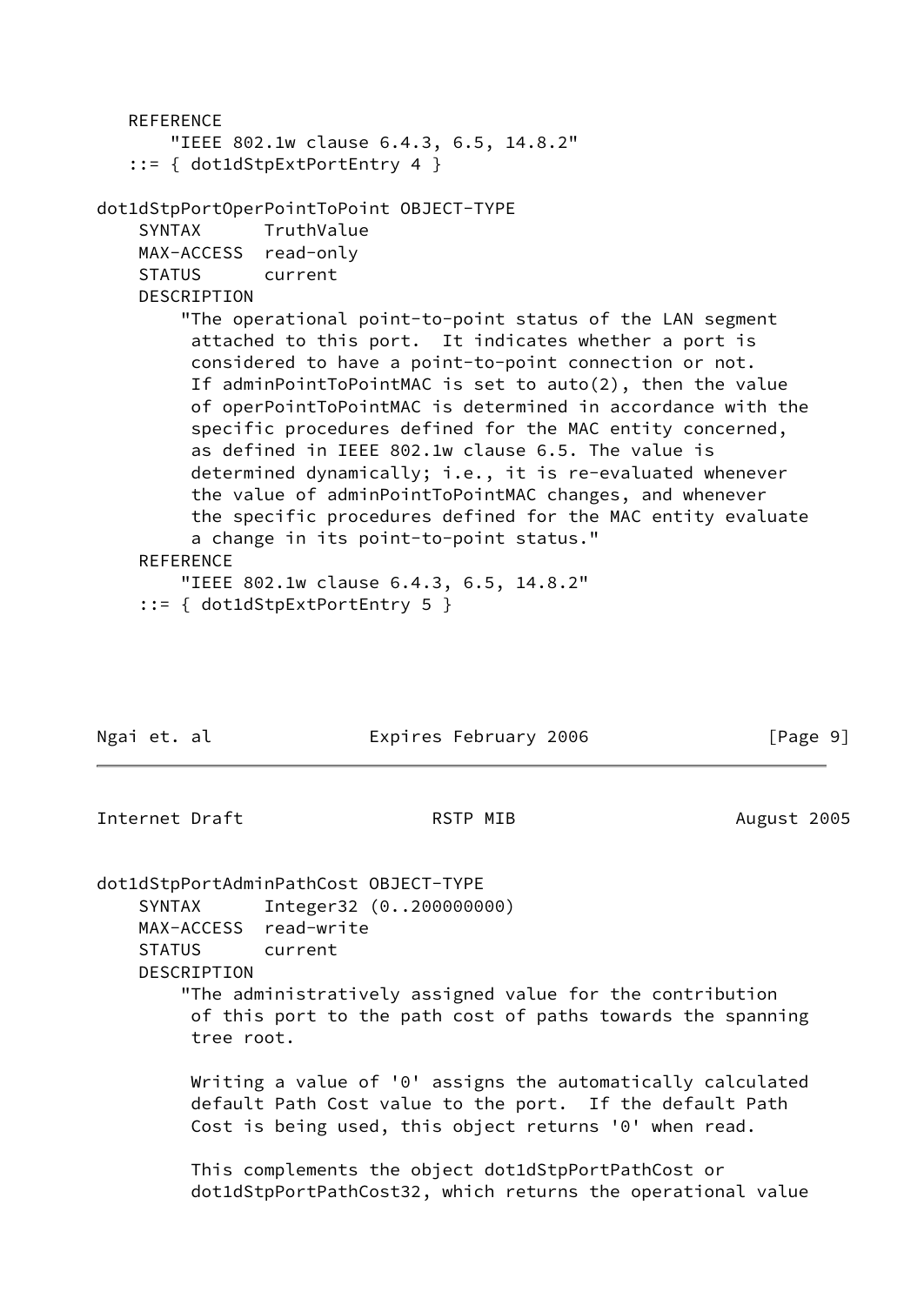```
 of the path cost.
          The value of this object MUST be retained across
          reinitializations of the management system."
    REFERENCE
        "IEEE 802.1D-1998: Section 8.5.5.3"
     ::= { dot1dStpExtPortEntry 6 }
-- -------------------------------------------------------------
-- rstpMIB - Conformance Information
-- -------------------------------------------------------------
rstpGroups OBJECT IDENTIFIER ::= { rstpConformance 1 }
rstpCompliances OBJECT IDENTIFIER ::= { rstpConformance 2 }
 -- -------------------------------------------------------------
-- Units of conformance
-- -------------------------------------------------------------
rstpBridgeGroup OBJECT-GROUP
     OBJECTS {
         dot1dStpVersion,
        dot1dStpTxHoldCount
     }
     STATUS current
     DESCRIPTION
         "Rapid Spanning Tree information for the bridge."
     ::= { rstpGroups 1 }
rstpPortGroup OBJECT-GROUP
Ngai et. al                   Expires February 2006                 [Page 10]
Internet Draft RSTP MIB August 2005
     OBJECTS {
         dot1dStpPortProtocolMigration,
         dot1dStpPortAdminEdgePort,
         dot1dStpPortOperEdgePort,
         dot1dStpPortAdminPointToPoint,
         dot1dStpPortOperPointToPoint,
         dot1dStpPortAdminPathCost
     }
```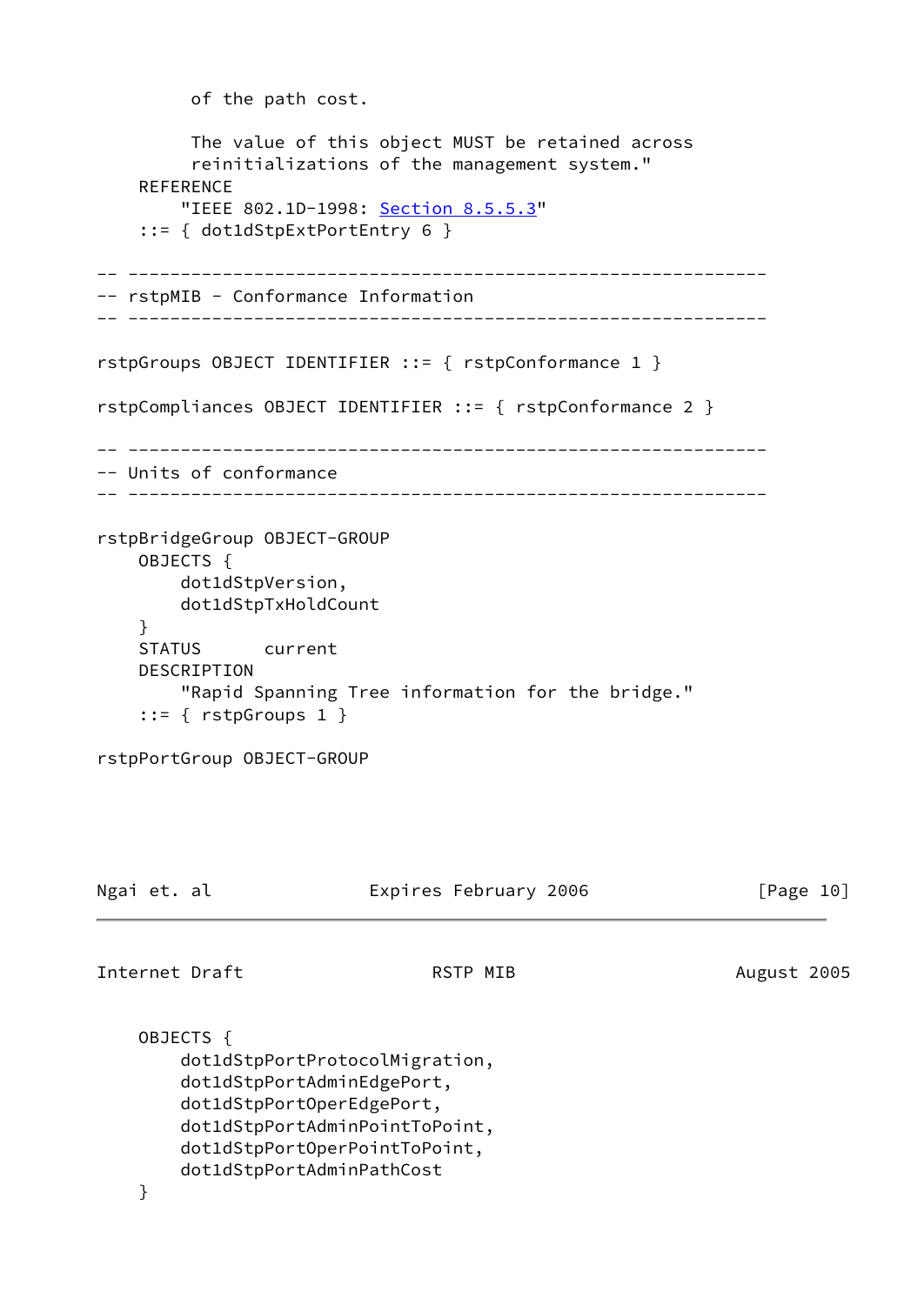```
 STATUS current
    DESCRIPTION
         "Rapid Spanning Tree information for individual ports."
     ::= { rstpGroups 2 }
-- -------------------------------------------------------------
-- Compliance statements
-- -------------------------------------------------------------
rstpCompliance MODULE-COMPLIANCE
    STATUS current
    DESCRIPTION
         "The compliance statement for device support of Rapid
          Spanning Tree Protocol (RSTP) bridging services."
    MODULE
        MANDATORY-GROUPS {
             rstpBridgeGroup,
             rstpPortGroup
         }
     ::= { rstpCompliances 1 }
```
END

Ngai et. al **Expires February 2006** [Page 11]

<span id="page-11-1"></span>Internet Draft **RSTP MIB** August 2005

<span id="page-11-0"></span>[6](#page-11-0). Acknowledgments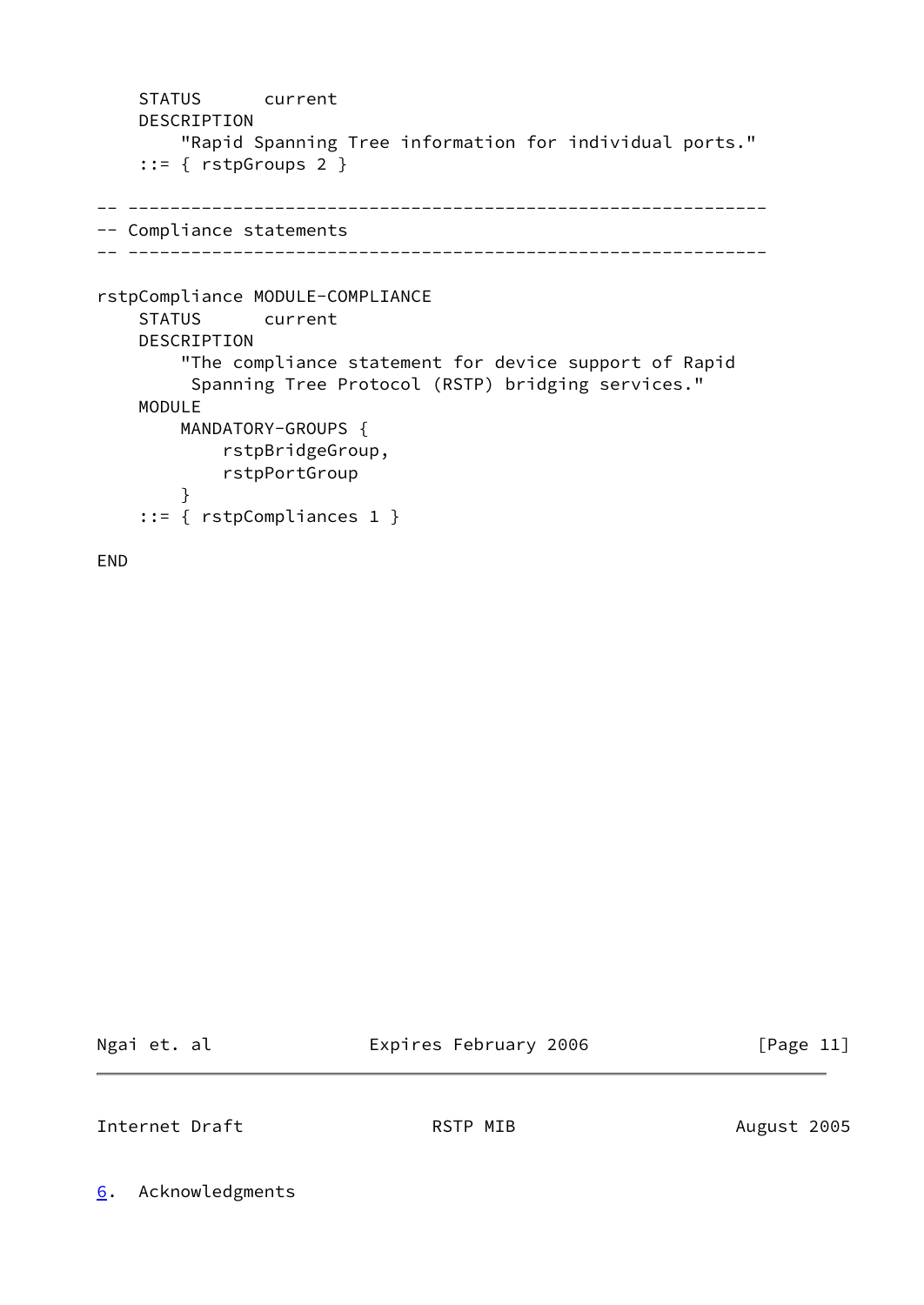This document was produced on behalf of the Bridge MIB Working Group in the Operations and Management area of the Internet Engineering Task Force.

 The authors wish to thank the members of the Bridge MIB Working Group, especially Alex Ruzin, for their comments and suggestions which improved this effort.

### <span id="page-12-0"></span>[7](#page-12-0). IANA Considerations

This document requires an OID assignment to be made by IANA:

| Descriptor | OBJECT IDENTIFIER value |
|------------|-------------------------|
|            |                         |
| rstpMIB    | $\{$ mib-2 xxxx $\}$    |

<span id="page-12-1"></span>[8](#page-12-1). Security Considerations

 There are a number of management objects defined in this MIB that have a MAX-ACCESS clause of read-write and/or read-create. Such objects may be considered sensitive or vulnerable in some network environments. The support for SET operations in a non-secure environment without proper protection can have a negative effect on network operations.

 Writable objects that could be misused to cause network delays and spanning tree instabilities include dot1dStpVersion, dot1dStpTxHoldCount, dot1dStpPortProtocolMigration, dot1dStpPortAdminEdgePort, and dot1dStpPortAdminPathCost.

 dot1dStpVersion could be read by an attacker to identify environments containing applications or protocols which are potentially sensitive to RSTP mode.

 dot1dStpPortAdminPointToPoint could be used to mislead an access control protocol, such as 802.1x, to believe that only one other system is attached to a LAN segment and to enable network access based on that assumption. This situation could permit potential man in-the-middle attacks.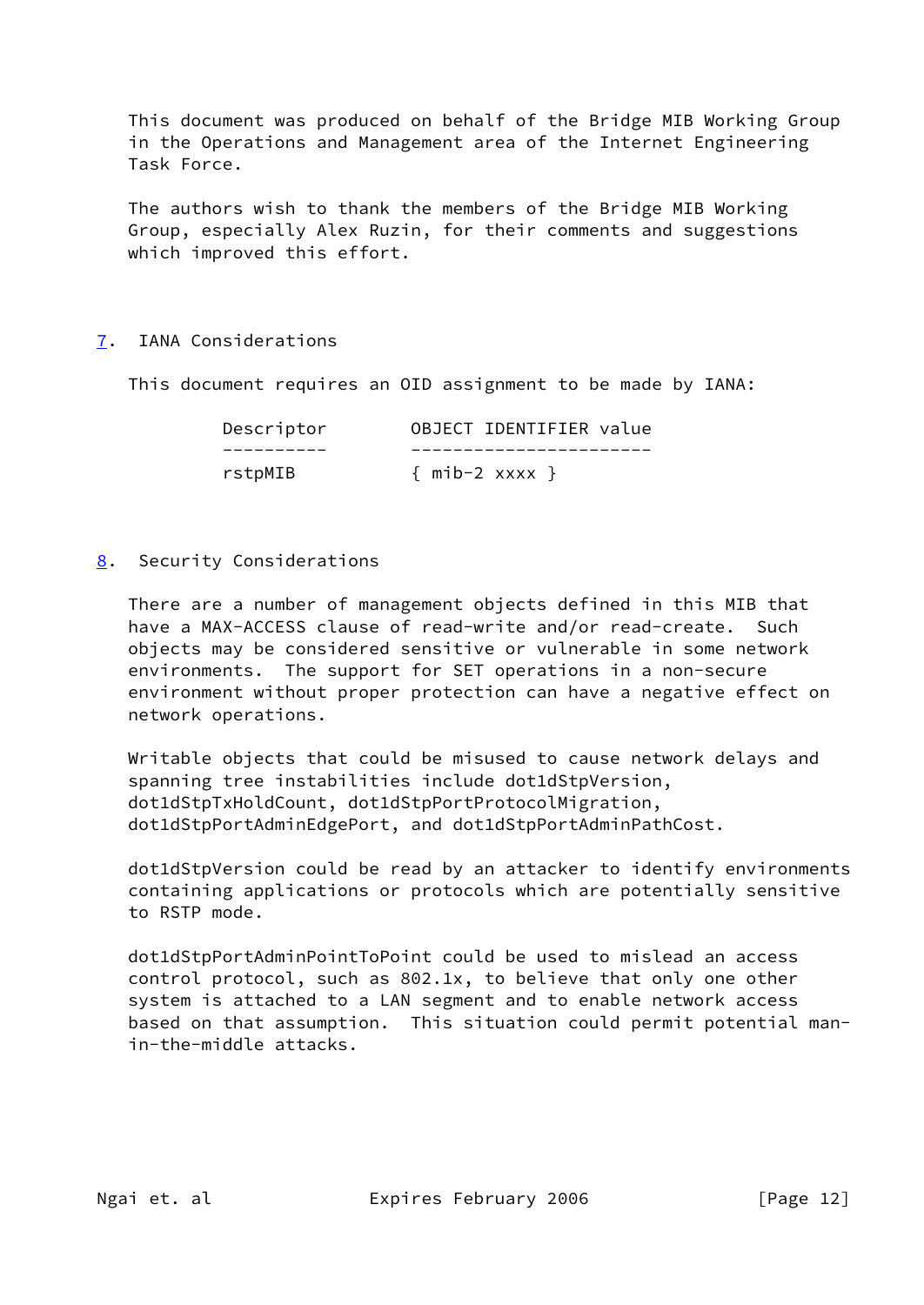### Internet Draft **RSTP MIB** August 2005

 SNMPv1 by itself is not a secure environment. Even if the network itself is secure (for example by using IPSec), even then, there is no control as to who on the secure network is allowed to access and GET/SET (read/change/create/delete) the objects in this MIB.

 It is RECOMMENDED that implementers consider the security features as provided by the SNMPv3 framework (see [\[RFC3410\], section](https://datatracker.ietf.org/doc/pdf/rfc3410#section-8) 8), including full support for the SNMPv3 cryptographic mechanisms (for authentication and privacy), and user-based access control.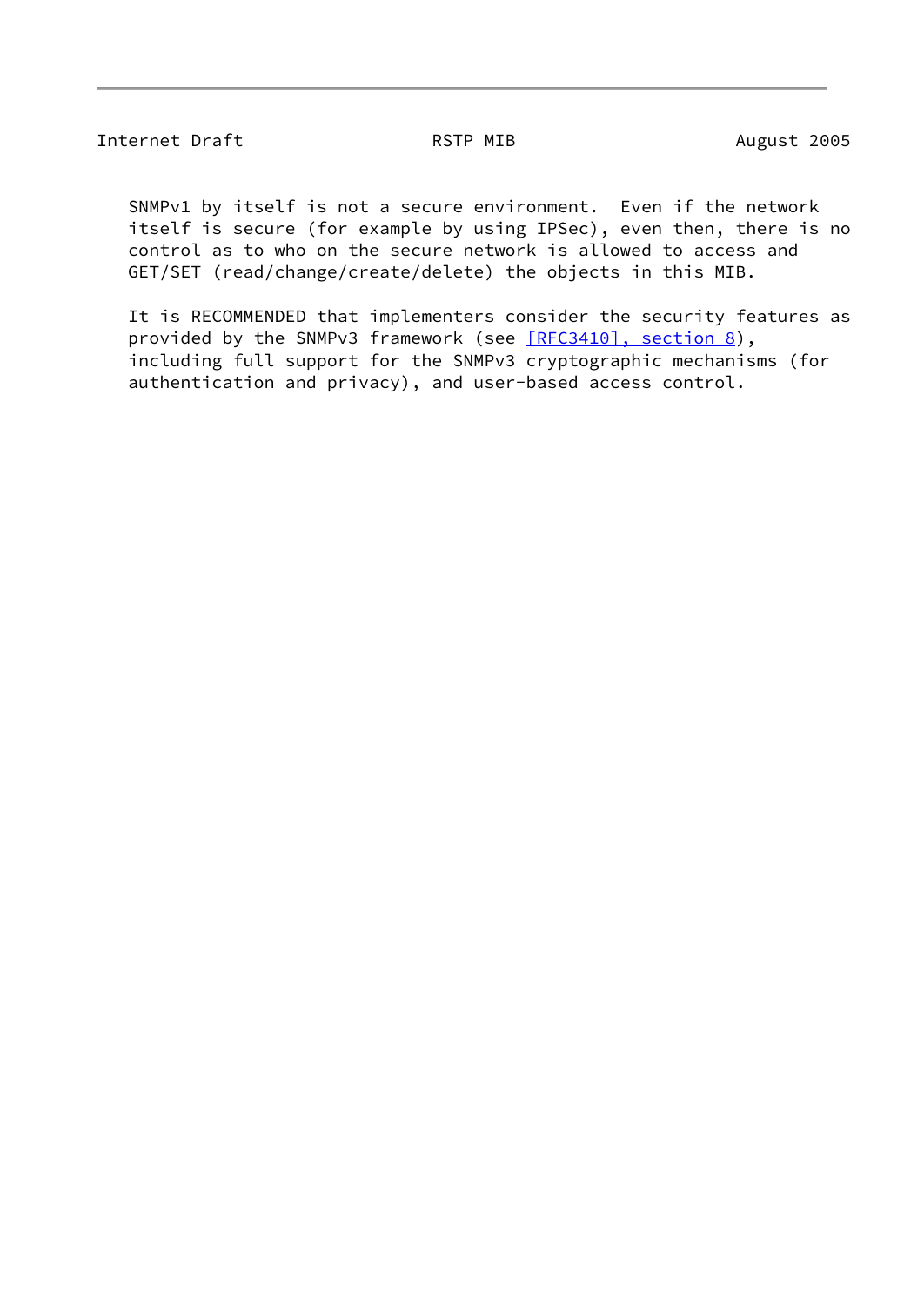<span id="page-14-1"></span>Internet Draft **RSTP MIB** August 2005

- <span id="page-14-0"></span>[9](#page-14-0). Normative References
- [RFC2578] McCloghrie, K., Perkins, D., Schoenwaelder, J., Case, J., Rose, M., and S. Waldbusser, "Structure of Management Information Version 2 (SMIv2)", STD 58, [RFC 2578](https://datatracker.ietf.org/doc/pdf/rfc2578), April 1999.
- [RFC2579] McCloghrie, K., Perkins, D., Schoenwaelder, J., Case, J., Rose, M., and S. Waldbusser, "Textual Conventions for SMIv2", STD 58, [RFC 2579](https://datatracker.ietf.org/doc/pdf/rfc2579), April 1999.
- [RFC2580] McCloghrie, K., Perkins, D., Schoenwaelder, J., Case, J., Rose, M., and S. Waldbusser, "Conformance Statements for SMIv2", STD 58, [RFC 2580](https://datatracker.ietf.org/doc/pdf/rfc2580), April 1999.
- <span id="page-14-3"></span>[802.1D-1998] "Information technology - Telecommunications and information exchange between systems - Local and metropolitan area networks - Common specifications - Part 3: Media Access Control (MAC) Bridges: Revision. This is a revision of ISO/IEC 10038: 1993, 802.1j-1992 and 802.6k-1992. It incorporates P802.11c, P802.1p and P802.12e." ISO/IEC 15802-3: 1998.
- <span id="page-14-4"></span>[802.1D-2004] IEEE Project 802 Local and Metropolitan Area Networks, "IEEE Standard 802.1D-2004 MAC Bridges", 2004.
- [RFC1493] Decker, E., Langille, P., Rijsinghani, A. and K. McCloghrie, "Definitions of Managed Objects for Bridges", [RFC 1493](https://datatracker.ietf.org/doc/pdf/rfc1493), July 1993.
- <span id="page-14-5"></span>[RFC1493bis] Bell, E. and Norseth, K., "Definitions of Managed Objects for Bridges", [draft-ietf-bridge-bridgemib-smiv2-10.txt](https://datatracker.ietf.org/doc/pdf/draft-ietf-bridge-bridgemib-smiv2-10.txt), February 2005. NOTE TO RFC EDITOR: Replace the above ID reference with the appropriate RFC.
- <span id="page-14-2"></span>[802.1t] IEEE 802.1t-2001, "(Amendment to IEEE Standard 802.1D) IEEE Standard for Information technology - Telecommunications and information exchange between systems - Local and metropolitan area networks - Common specifications - Part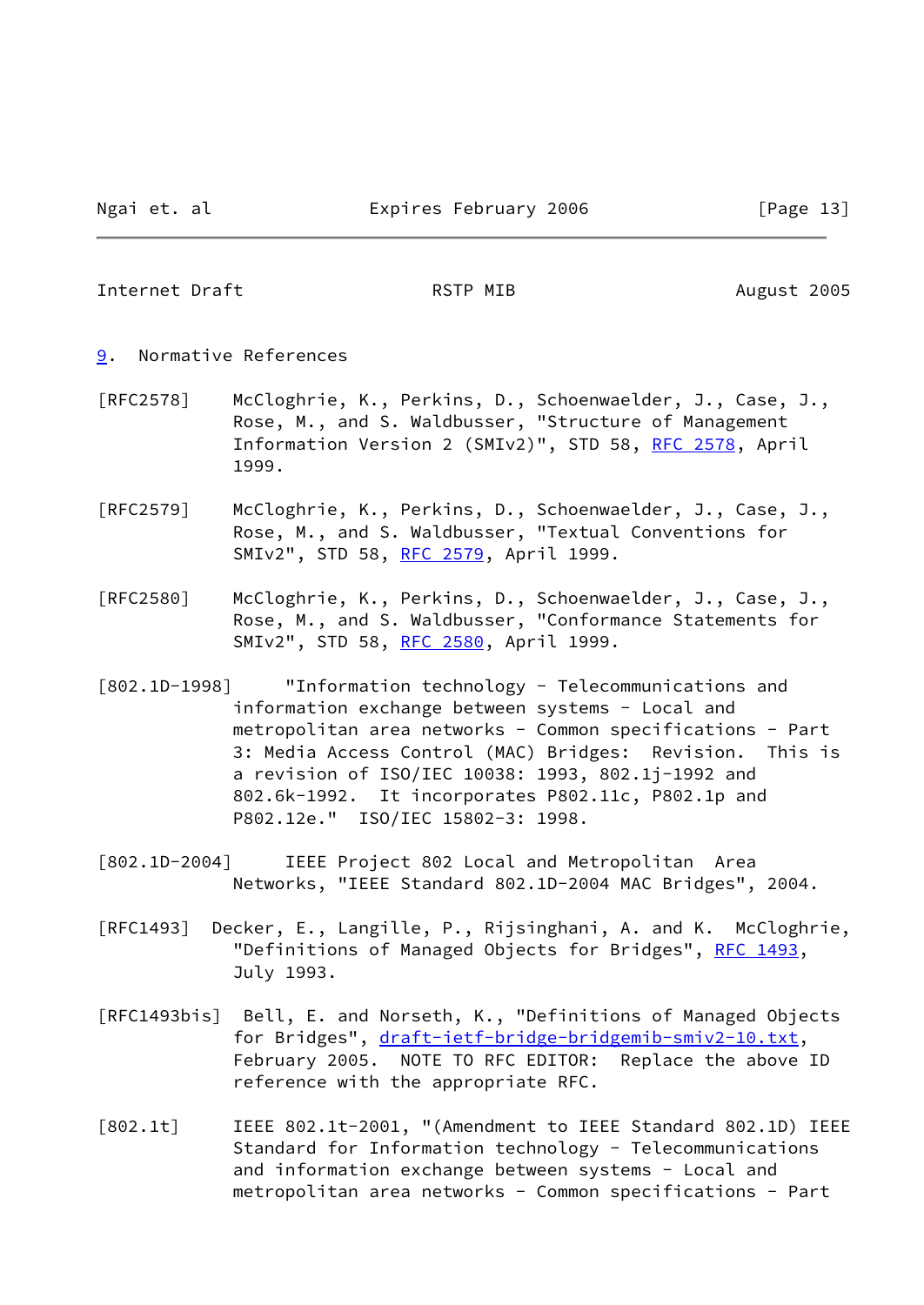3: Media Access Control (MAC) Bridges: Technical and Editorial Corrections".

<span id="page-15-2"></span>[802.1w] IEEE 802.1w-2001, "(Amendment to IEEE Standard 802.1D) IEEE Standard for Information technology--Telecommunications and information exchange between systems--Local and metropolitan area networks--Common Specifications--Part 3:

| Ngai et. al<br>Expires February 2006 | [Page 14] |
|--------------------------------------|-----------|
|--------------------------------------|-----------|

<span id="page-15-1"></span>Internet Draft **August 2005** RSTP MIB August 2005

Media Access Control (MAC) Bridges: Rapid Reconfiguation".

- <span id="page-15-0"></span>[10.](#page-15-0) Informative References
- [RFC3410] Case, J., Mundy, R., Partain, D. and B. Stewart, "Introduction and Applicability Statements for Internet Standard Management Framework", [RFC 3410](https://datatracker.ietf.org/doc/pdf/rfc3410), December 2002.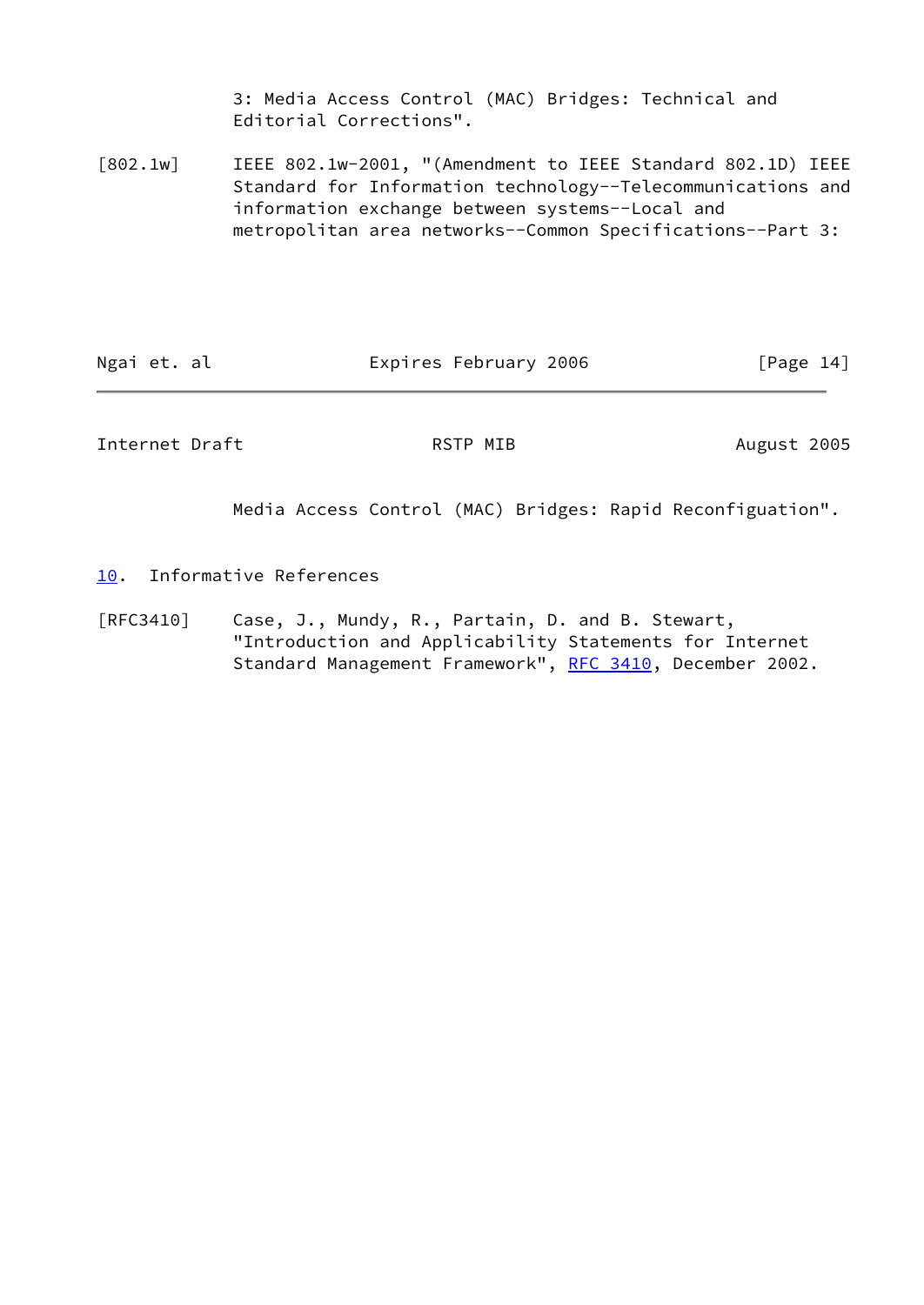Ngai et. al **Expires February 2006** [Page 15]

<span id="page-16-1"></span>Internet Draft **August 2005** RSTP MIB August 2005

<span id="page-16-0"></span>[11.](#page-16-0) Authors' Addresses

 Les Bell 3Com Europe Limited eCom Centre, Boundary Way Hemel Hempstead Herts. HP2 7YU UK

 Phone: +44 1442 438025 Email: Les\_Bell@3Com.com

 Vivian Ngai Enterasys Networks 2691 South Decker Lake Lane Salt Lake City, UT 84119 USA

 Phone: +1 801 556 5652 Email: vivian\_ngai@acm.org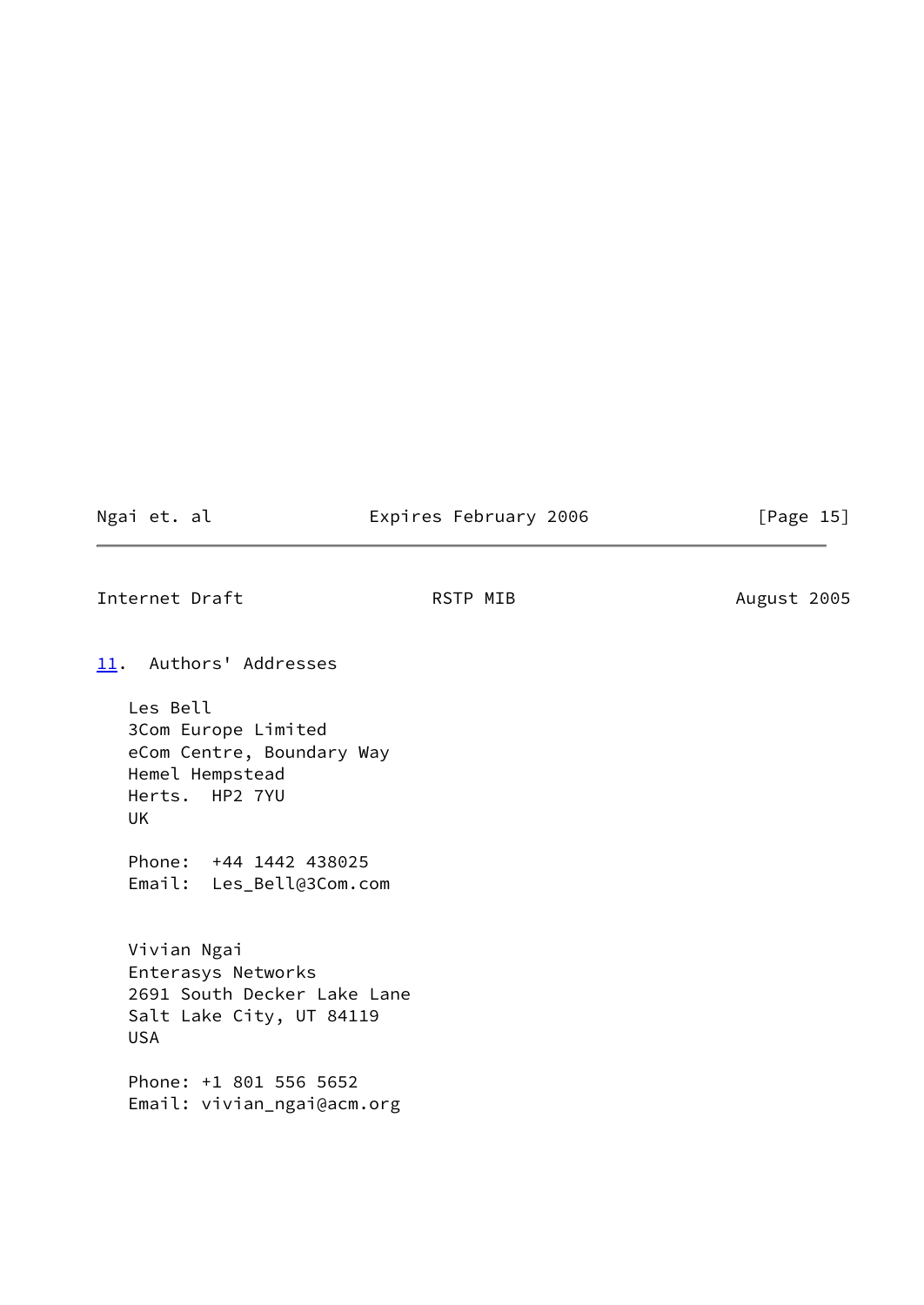Ngai et. al Expires February 2006 [Page 16]

<span id="page-17-0"></span>Internet Draft **RSTP MIB** August 2005

Intellectual Property Statement

 The IETF takes no position regarding the validity or scope of any Intellectual Property Rights or other rights that might be claimed to pertain to the implementation or use of the technology described in this document or the extent to which any license under such rights might or might not be available; nor does it represent that it has made any independent effort to identify any such rights. Information on the procedures with respect to rights in RFC documents can be found in [BCP 78](https://datatracker.ietf.org/doc/pdf/bcp78) and [BCP 79](https://datatracker.ietf.org/doc/pdf/bcp79).

 Copies of IPR disclosures made to the IETF Secretariat and any assurances of licenses to be made available, or the result of an attempt made to obtain a general license or permission for the use of such proprietary rights by implementers or users of this specification can be obtained from the IETF on-line IPR repository at <http://www.ietf.org/ipr>.